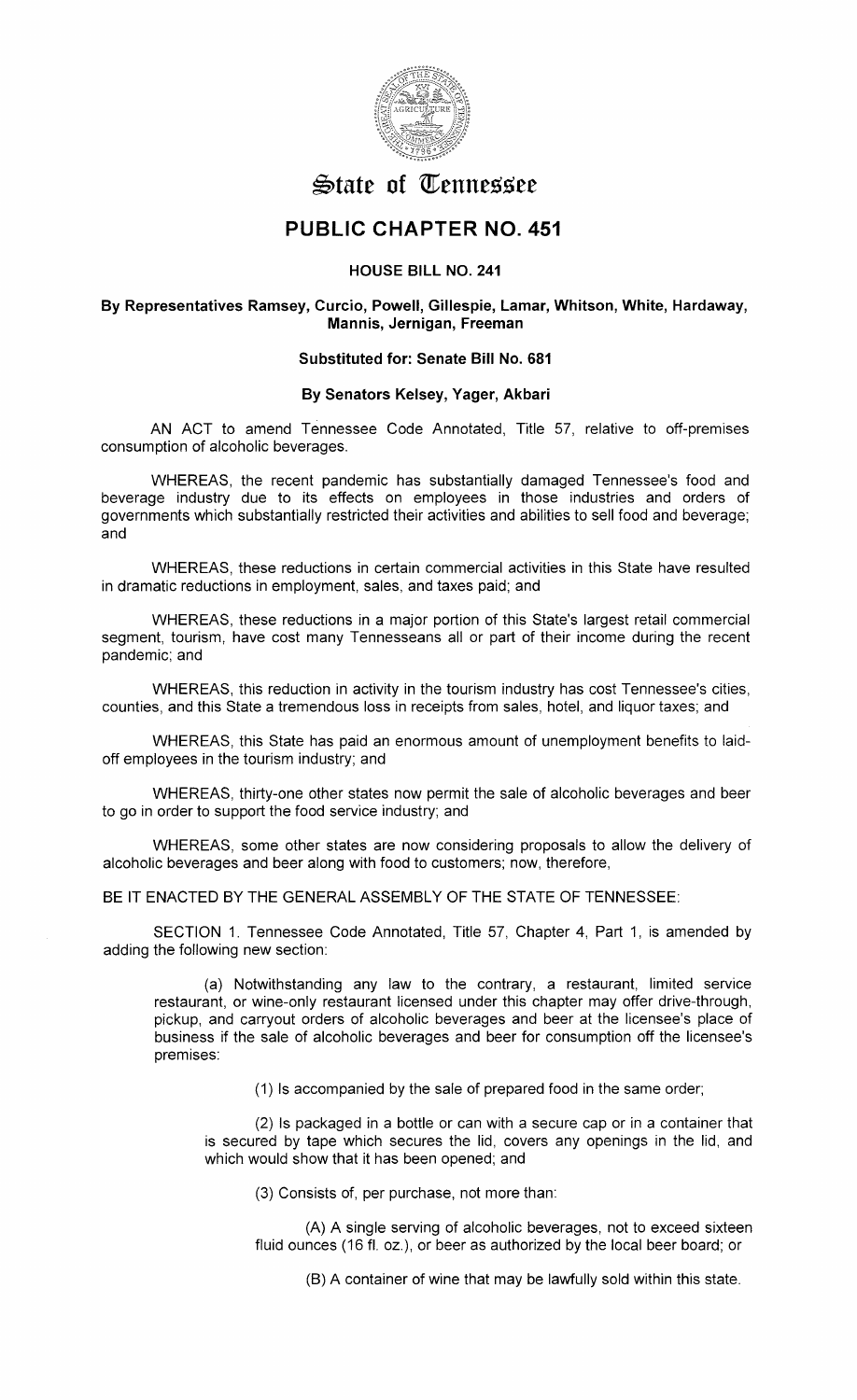(b) A licensee selling alcoholic beverages and beer under this section shall post a conspicuous sign containing the following language:

#### **A driver shall not consume alcoholic beverages or beer while operating a motor vehicle in this state.**

(c) This section does not authorize a licensee to sell bottles of distilled spirits.

(d) An employee of a licensee shall not provide alcoholic beverages or beer to a person under twenty-one (21) years of age or who is visibly intoxicated. An employee of a licensee who is providing alcoholic beverages or beer shall inspect a valid, government-issued photo identification card that is acceptable to the licensee and that contains the photograph and birthdate of the purchaser confirming that the purchaser is at least twenty-one (21) years of age.

(e) Sales of alcoholic beverages and beer made under this section must be in accordance with the hours for sale of alcoholic beverages under§ 57-4-203(d) or beer under  $§$  57-5-301(b), as applicable.

(f) A licensee shall collect the liquor by the drink tax imposed on alcoholic beverages under  $\S$  57-4-301(c)(1) for all sales of alcoholic beverages made under this section in accordance with §  $57-4-301(c)(2)$ . A licensee shall not collect such tax on the sale of beer.

(g) As used in this section, "licensee" means a restaurant, limited service restaurant, or wine-only restaurant licensed under this chapter to sell alcoholic beverages and beer by the drink for consumption on the premises.

SECTION 2. Tennessee Code Annotated, Section 57-4-203(e), is amended by adding the following new subdivision:

(5) Notwithstanding this subsection (e) to the contrary, in addition to any manner in which a licensee may sell alcoholic beverages or beer under this subsection (e), a restaurant, limited service restaurant, or wine-only restaurant licensed under this chapter may sell alcoholic beverages and beer in accordance with SECTION 1 of this act.

SECTION 3. Tennessee Code Annotated, Section 57-4-203(f), is amended by deleting the period at the end of the sentence and substituting instead "other than the sale of alcoholic beverages and beer in accordance with SECTION 1 of this act."

SECTION 4. This act is only effective in jurisdictions that have passed referenda authorizing the retail sale of liquor and the sale of liquor by the drink under Tennessee Code Annotated, Title 57.

SECTION 5. This act takes effect upon becoming a law, the public welfare requiring it. The provisions contained in this act terminate on July 1, 2023, and the law in effect prior to this act's effective date must be restored.